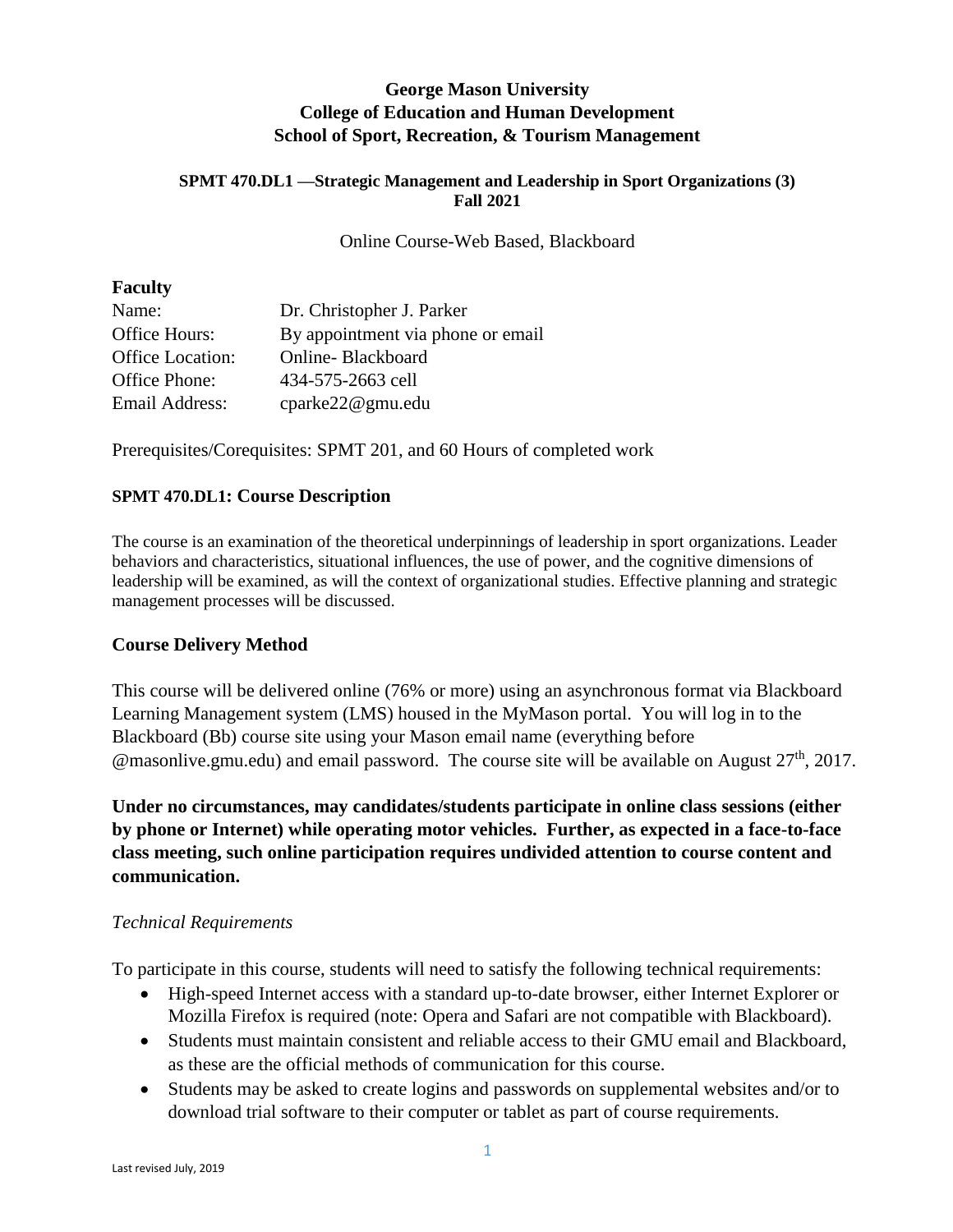- The following software plug-ins for PCs and Macs, respectively, are available for free download: [Add or delete options, as desire.]
	- o Adobe Acrobat Reader: <https://get.adobe.com/reader/>
	- o Windows Media Player: <https://windows.microsoft.com/en-us/windows/downloads/windows-media-player/>
	- o Apple Quick Time Player: [www.apple.com/quicktime/download/](http://www.apple.com/quicktime/download/)

## *Expectations*

• Course Week:

Because asynchronous courses do not have a "fixed" meeting day, our week will start on Monday, and finish on Sunday.

• Log-in Frequency:

Students must actively check the course Blackboard site and their GMU email for communications from the instructor, class discussions, and/or access to course materials at least 4 times per week.

• Participation:

Students are expected to actively engage in all course activities throughout the semester, which includes viewing all course materials, completing course activities and assignments, and participating in course discussions and group interactions.

• Technical Competence:

Students are expected to demonstrate competence in the use of all course technology. Students who are struggling with technical components of the course are expected to seek assistance from the instructor and/or College or University technical services.

• Technical Issues:

Students should anticipate some technical difficulties during the semester and should, therefore, budget their time accordingly. Late work will not be accepted based on individual technical issues.

• Workload:

Please be aware that this course is **not** self-paced. Students are expected to meet *specific deadlines* and *due dates* listed in the **Class Schedule** section of this syllabus. It is the student's responsibility to keep track of the weekly course schedule of topics, readings, activities and assignments due.

• Instructor Support:

Students may schedule a one-on-one meeting to discuss course requirements, content or other course-related issues. Those unable to come to a Mason campus can meet with the instructor via telephone or web conference. Students should email the instructor to schedule a one-on-one session, including their preferred meeting method and suggested dates/times.

• Netiquette:

The course environment is a collaborative space. Experience shows that even an innocent remark typed in the online environment can be misconstrued. Students must always re-read their responses carefully before posting them, so as others do not consider them as personal offenses. *Be positive in your approach with others and diplomatic in selecting your words*. Remember that you are not competing with classmates, but sharing information and learning from others. All faculty are similarly expected to be respectful in all communications.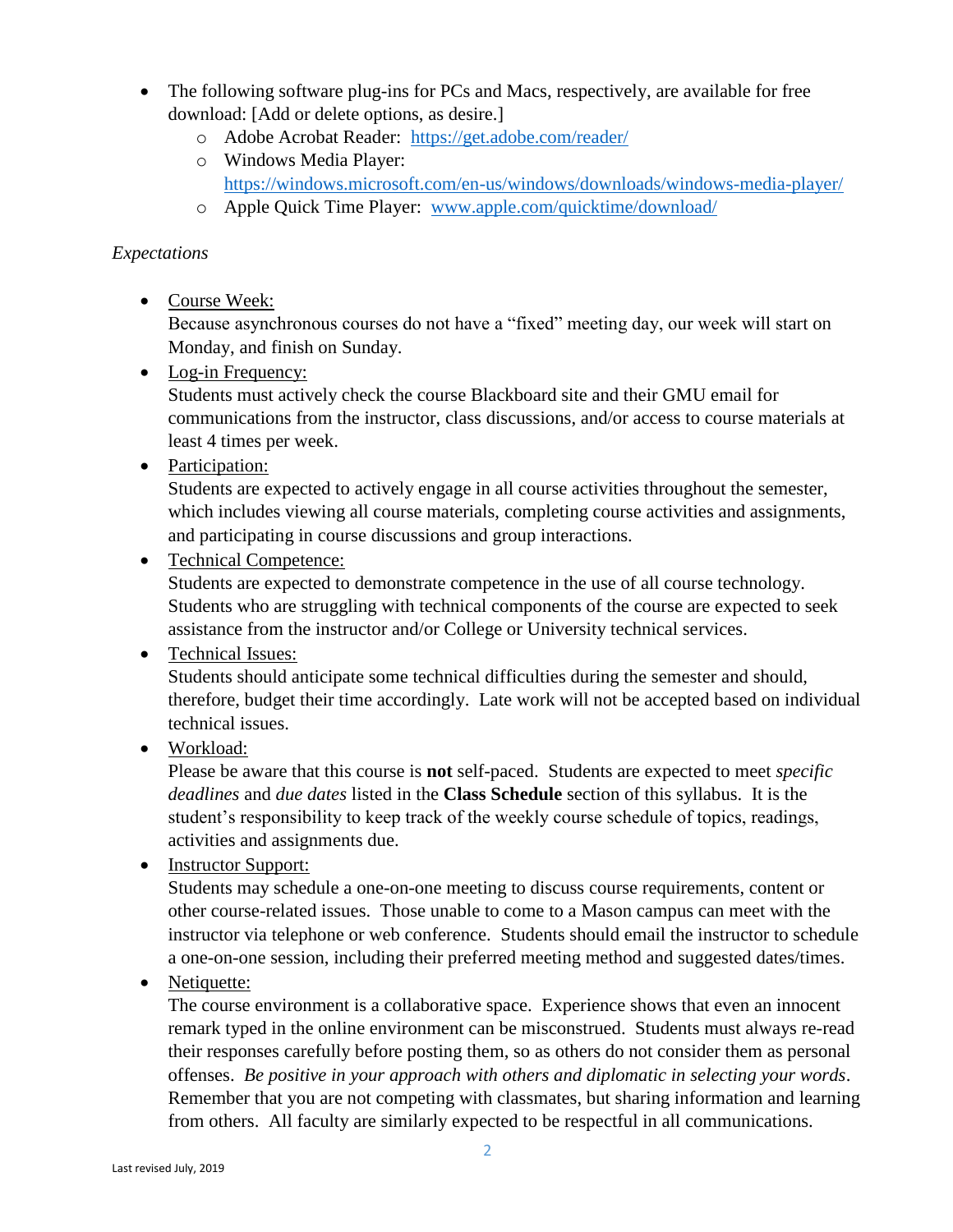• Accommodations:

Online learners who require effective accommodations to insure accessibility must be registered with George Mason University Disability Services.

## **Learner Outcomes or Objectives**

This course is designed to enable students to do the following:

- 1. Identify theoretical concepts in management and decision-making.
- 2. Describe the strategic planning process.
- 3. Explain effective leadership practices in sport.
- 4. Interpret organizational behaviors, change, culture, and structures.
- 5. Compare prominent leadership theories.
- 6. Identify resource allocation and programming principles.
- 7. Recognize effective practices in the strategic management of sport, including change management.
- 8. Evaluate human resource management, conflict resolution, and negotiation.
- 9. Summarize the systems approach to management in sport organizations.

## **Required Texts**

Chelladurai, P. (2009). *Managing organizations for sport & physical activity: A systems perspective* (3rd Ed). Scottsdale, AZ: Holcomb Hathaway Publishers.

## **Course Performance Evaluation**

Students are expected to submit all assignments on time in the manner outlined by the instructor (e.g., Blackboard).

## • **Assignments and/or Examinations**

#### EVALUATION

| Discussion Boards-Students are expected to make an initial       | 50 points (5 at 10 pts each) |
|------------------------------------------------------------------|------------------------------|
| post in the discussion board tabs on the weeks in which they are | (20%)                        |
| due, while replying to at least two other students $-$ initial   |                              |
| threads should be 250 words or more and responses should be      |                              |
| at least one hundred words                                       |                              |
| Research Project Paper--Paper must be in APA format. Project     | 50 points (20%)              |
| will be evaluated based upon theoretical framework, clarity,     |                              |
| and substantive content.                                         |                              |
| Participation Book & Article Reviews- article reviews must       | 50 points (2 at 25pts each)  |
| include a summary of major components and be in APA format;      | $(20\%)$                     |
| participation includes active engagement, attentiveness, and     |                              |
| responsiveness.                                                  |                              |
| Mid Term- This evaluation will include true/false questions,     | 50 points (20%)              |
| multiple choice and short essay; the test will be based on       |                              |
| content covered prior to giving it.                              |                              |
| Final Exam-This test will be a combination of short answer,      | 50 points (20%)              |
| short and long essay with some matching and multiple choice;     |                              |
| there will be some content covered in the midterm but will       |                              |
| primarily focus on content after the midterm.                    |                              |
| <b>TOTAL</b>                                                     | 250 points                   |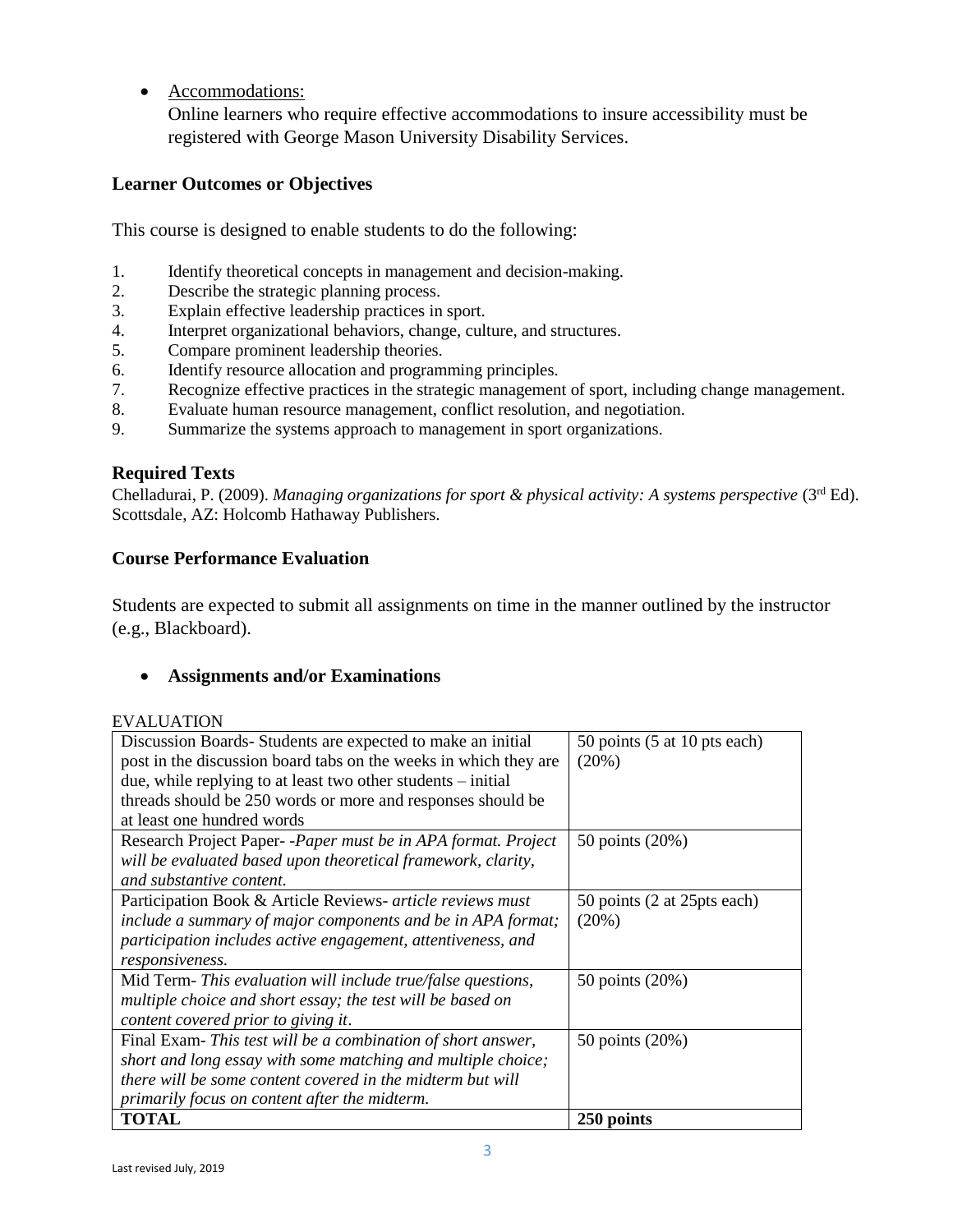## • **Other Requirements**

Students are expected to participate in the discussion boards when due

## • **Grading**

| <b>Cumulative Points</b> | Percentage % | Letter Grade |
|--------------------------|--------------|--------------|
| $234 - 250$              | $100 - 94$   | A            |
| $224 - 233$              | $93 - 90$    | $A-$         |
| $214 - 223$              | $89 - 86$    | $B+$         |
| $204 - 213$              | $85 - 82$    | B            |
| $196 - 203$              | $81 - 79$    | $B -$        |
| $189 - 195$              | 78-76        | $C+$         |
| $179 - 188$              | $75 - 72$    | C            |
| $174 - 178$              | 71-70        | $C-$         |
| $149 - 173$              | 69-60        | D            |
| < 148                    | 59% & Below  | F            |

# **Professional Dispositions**

See<https://cehd.gmu.edu/students/polices-procedures/>

## **Class Schedule**

#### TENTATIVE COURSE SCHEDULE

| <b>Date</b> |        | <b>Topic</b>                       | <b>Readings/Assignment Due</b> |
|-------------|--------|------------------------------------|--------------------------------|
| $8-23$      | Week 1 | Introduction                       | Discussion Board 1             |
|             |        | Organizations                      |                                |
| 8/30        | Week 2 | Organizational behavior, symbolism | Chella $(C)-1,2$               |
|             |        | Organizational culture             | Discussion Board 2             |
| $9 - 6$     | Week 3 | Organizational effectiveness       | $C-3,4$                        |
|             |        | Organizational change              |                                |
| $9-13$      | Week 4 | <b>Systems Thinking</b>            | $C-5;$                         |
|             |        |                                    | <b>DUE: Article Review One</b> |
| $9 - 20$    | Week 5 | <b>Strategic Planning</b>          | $C-6,7$                        |
|             |        | <b>Strategic Planning</b>          |                                |
| $9 - 27$    | Week 6 | Strategic planning                 | Discussion Board 3             |
|             |        | Wrap Up of Organizations / Systems |                                |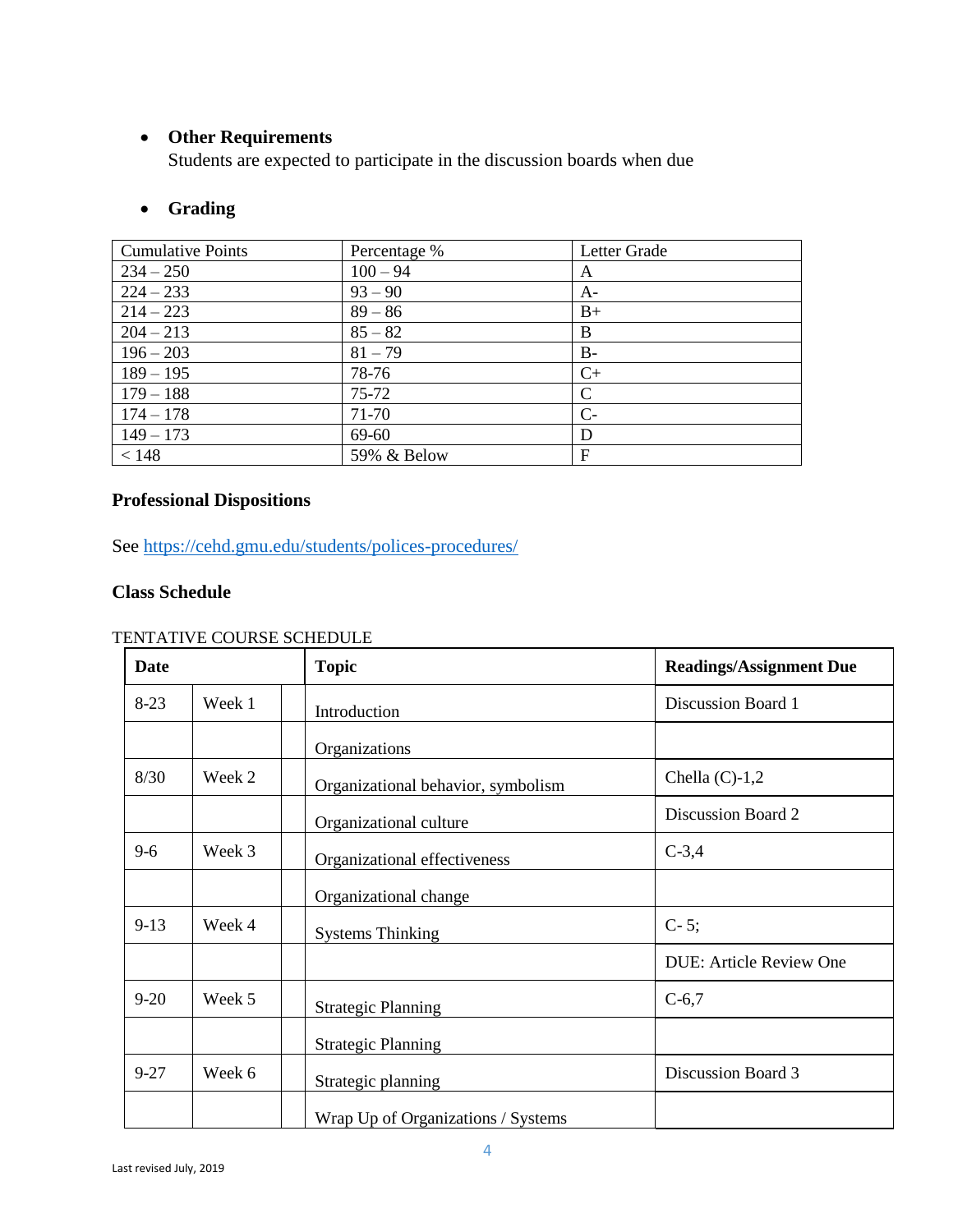| <b>Date</b> |         |        | <b>Topic</b>                                                    | <b>Readings/Assignment Due</b>              |
|-------------|---------|--------|-----------------------------------------------------------------|---------------------------------------------|
| $10-4$      | Week 7  |        | Mid-Term;                                                       |                                             |
|             |         |        | Leadership theory ABCs                                          | $C-8$                                       |
| $10 - 11$   | Week 8  |        | Leadership theory in sport                                      | C-9; articles                               |
|             |         |        | Leadership theory in sport                                      | $C-10$                                      |
| $10-18$     | Week 9  |        | Leadership theory in sport                                      |                                             |
|             |         |        | Members & Followers, Cohesion                                   | C-11; Discussion Board 4                    |
| $10-25$     | Week 10 |        | Management v. leadership: Best practices                        | $C-12$                                      |
|             |         |        | HR best practices: Decision making                              | $C-13,14$<br><b>DUE: Article Review Two</b> |
| $11 - 1$    | Week 11 |        | Labor relations, problem solving                                | $C-15,16$                                   |
|             |         |        | Negotiation, conflict resolution; research paper<br>preparation | $C-17$                                      |
| $11 - 8$    | Week 12 |        | Relationships & communication                                   | articles                                    |
|             |         |        | <b>Research Preparation</b>                                     | Open Discussion to Assist<br>Preparation    |
| $11 - 15$   | Week 13 | $\ast$ | <b>Research Papers Due</b>                                      | <b>Research Paper</b>                       |
|             |         |        |                                                                 |                                             |
| 11-22       |         |        | Thanksgiving Break - No Class                                   | Thanksgiving Break                          |
|             |         |        |                                                                 |                                             |
| 11-29       | Week 14 |        | Reviewing Your Research Paper with<br>Classmates                | Discussion Board 5                          |
|             |         |        |                                                                 |                                             |
| $12-6$      | Week 15 |        | Final Exam                                                      | DUE: Final Exam                             |
|             |         | $\ast$ |                                                                 |                                             |

Note: Faculty reserves the right to alter the schedule as necessary, with notification to students.

#### **Core Values Commitment**

The College of Education and Human Development is committed to collaboration, ethical leadership, innovation, research-based practice, and social justice. Students are expected to adhere to these principles: [http://cehd.gmu.edu/values/.](http://cehd.gmu.edu/values/)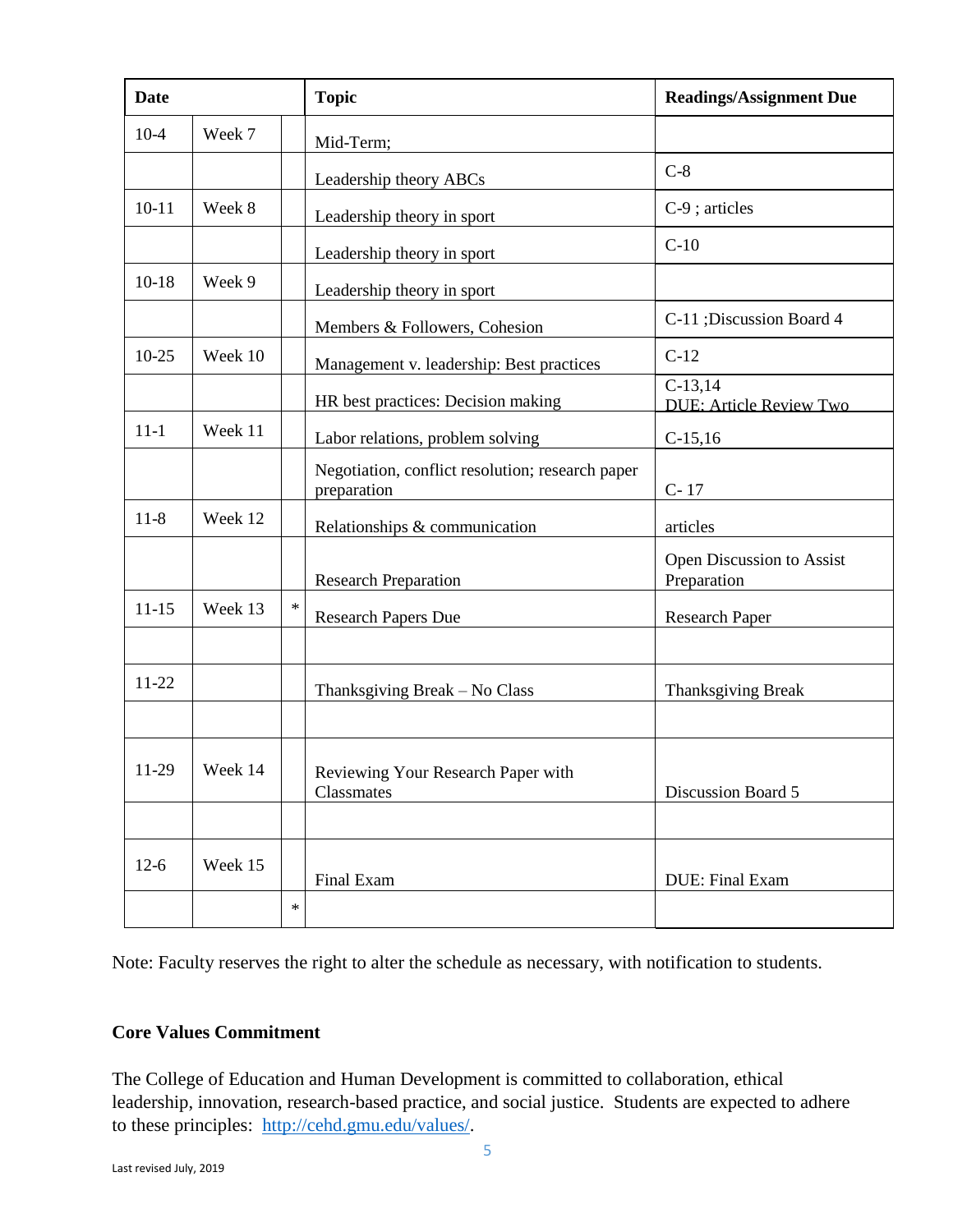### **GMU Policies and Resources for Students**

### *Policies*

- Students must adhere to the guidelines of the Mason Honor Code (see [http://oai.gmu.edu/the-mason-honor-code/\)](http://oai.gmu.edu/the-mason-honor-code/).
- Students must follow the university policy for Responsible Use of Computing (see [http://universitypolicy.gmu.edu/policies/responsible-use-of-computing/\)](http://universitypolicy.gmu.edu/policies/responsible-use-of-computing/).
- Students are responsible for the content of university communications sent to their Mason email account and are required to activate their account and check it regularly. All communication from the university, college, school, and program will be sent to students **solely** through their Mason email account.
- Students with disabilities who seek accommodations in a course must be registered with George Mason University Disability Services. Approved accommodations will begin at the time the written letter from Disability Services is received by the instructor (see [http://ods.gmu.edu/\)](http://ods.gmu.edu/).
- Students must follow the university policy stating that all sound emitting devices shall be silenced during class unless otherwise authorized by the instructor.

## *Campus Resources*

- Support submission of assignments to VIA should be directed to viahelp@gmu.edu or https://cehd.gmu.edu/aero/assessments. Questions or concerns regarding use of Blackboard should be directed to [https://its.gmu.edu/knowledge-base/blackboard-instructional](https://its.gmu.edu/knowledge-base/blackboard-instructional-technology-support-for-students/)[technology-support-for-students/](https://its.gmu.edu/knowledge-base/blackboard-instructional-technology-support-for-students/)
- For information on student support resources on campus, see <https://ctfe.gmu.edu/teaching/student-support-resources-on-campus>

Notice of mandatory reporting of sexual assault, interpersonal violence, and stalking: As a faculty member, I am designated as a "Responsible Employee," and must report all disclosures of sexual assault, interpersonal violence, and stalking to Mason's Title IX Coordinator per University Policy 1202. If you wish to speak with someone confidentially, please contact one of Mason's confidential resources, such as Student Support and Advocacy Center (SSAC) at 703-380-1434 or Counseling and Psychological Services (CAPS) at 703-993-2380. You may also seek assistance from Mason's Title IX Coordinator by calling 703-993-8730, or emailing [titleix@gmu.edu.](mailto:titleix@gmu.edu)